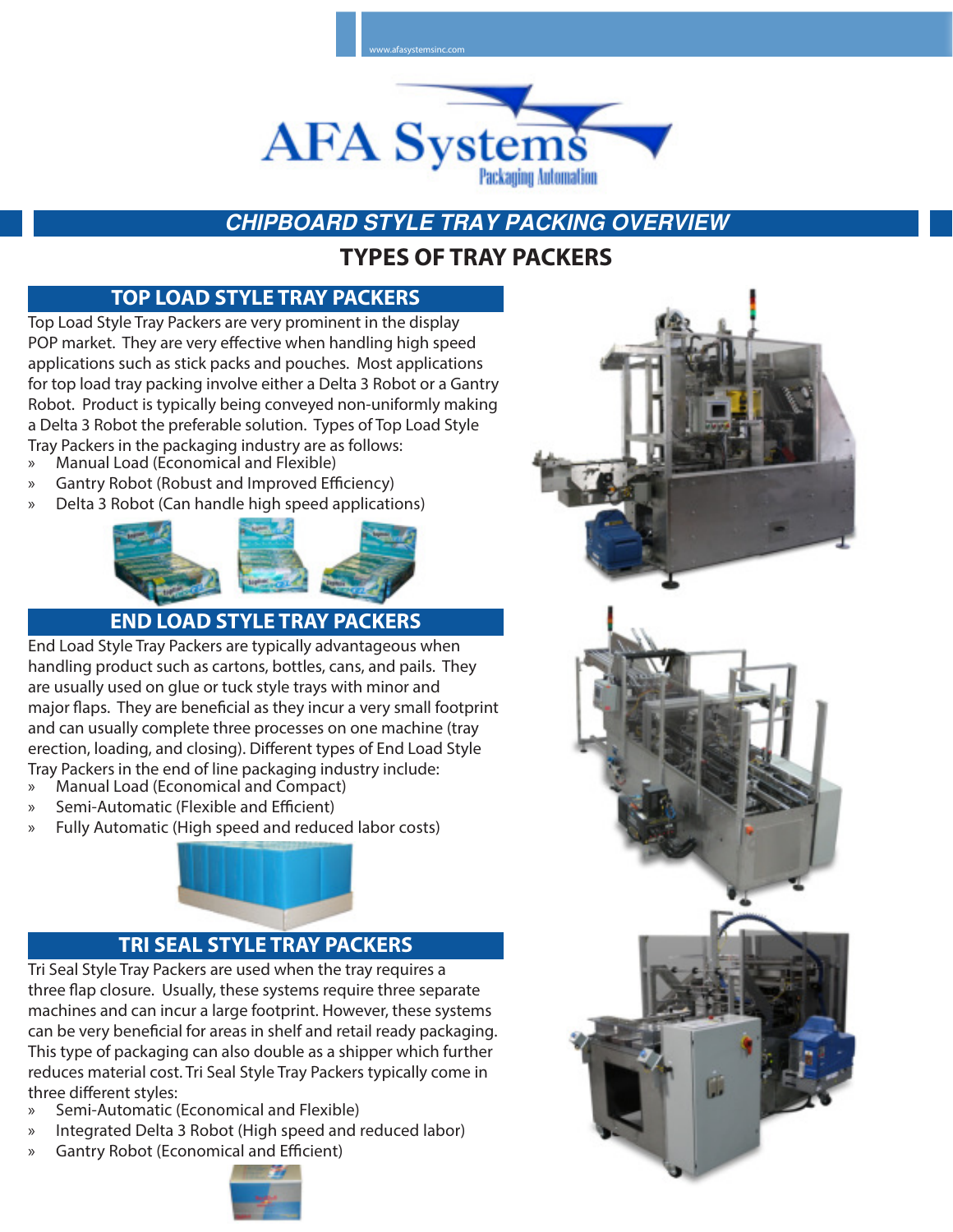

# **CHIPBOARD STYLE TRAY PACKING OVERVIEW**

## **KEY FEATURES**

|                                                                | <b>CHANGEOVER</b>                      |                      | <b>LOADING</b>                                                                                                    |                                        |                |  |  |  |  |  |  |  |
|----------------------------------------------------------------|----------------------------------------|----------------------|-------------------------------------------------------------------------------------------------------------------|----------------------------------------|----------------|--|--|--|--|--|--|--|
| Product and Tray changeover is a key feature when trying       |                                        |                      | Typically, Delta 3 Robots are used for applications where the                                                     |                                        |                |  |  |  |  |  |  |  |
| to improve production and efficiency. Generally, there are     |                                        |                      | product is coming non-uniformly where as gantry robots are                                                        |                                        |                |  |  |  |  |  |  |  |
| three types of changeover: manual, semi-automatic and fully    | automatic.                             |                      | used for product being conveyed uniformly. Side pushers are<br>used for product such as bottles, vials, and jars. |                                        |                |  |  |  |  |  |  |  |
|                                                                |                                        |                      |                                                                                                                   |                                        |                |  |  |  |  |  |  |  |
|                                                                | <b>Time (Minutes)</b>                  |                      |                                                                                                                   | <b>Speed (PPM)</b>                     | Cost           |  |  |  |  |  |  |  |
| 1. Manual                                                      | $20 - 30$                              |                      | 1. Delta 3 Robot                                                                                                  | 10-500                                 | High           |  |  |  |  |  |  |  |
| 2. Semi-Automatic                                              | $10 - 20$                              |                      | 2. Gantry Robot                                                                                                   | $10 - 200$                             | Low            |  |  |  |  |  |  |  |
| 3. Fully-Automatic                                             | $2 - 10$                               |                      | 3. Side Pusher                                                                                                    | 10-100                                 | Low            |  |  |  |  |  |  |  |
|                                                                |                                        |                      |                                                                                                                   |                                        |                |  |  |  |  |  |  |  |
|                                                                |                                        |                      |                                                                                                                   |                                        |                |  |  |  |  |  |  |  |
|                                                                |                                        |                      |                                                                                                                   |                                        |                |  |  |  |  |  |  |  |
|                                                                |                                        |                      |                                                                                                                   |                                        |                |  |  |  |  |  |  |  |
| 1. Manual                                                      | 2. Semi-Automatic                      | 3. Fully-Automatic   | 1. Delta 3 Robot                                                                                                  | 2. Gantry Robot                        | 3. Side Pusher |  |  |  |  |  |  |  |
|                                                                | <b>MAGAZINE</b>                        |                      |                                                                                                                   | <b>TYPES OF TRAYS</b>                  |                |  |  |  |  |  |  |  |
| Magazines are used to hold tray blanks. Three styles are       |                                        |                      | Numerous closure types are available on Tray Packers. Tray                                                        |                                        |                |  |  |  |  |  |  |  |
| generally used including: Flat Stack Magazines™, Vertical Tray |                                        |                      | Packers can handle the following trays: Glue Style, Tuck Style,                                                   |                                        |                |  |  |  |  |  |  |  |
|                                                                | Blank Magazine, and 19 inch magazines. |                      |                                                                                                                   | and Tri Seal.                          |                |  |  |  |  |  |  |  |
|                                                                |                                        | <b>No. Trays</b>     |                                                                                                                   | <b>Glue System (Y/N)</b>               | Cost           |  |  |  |  |  |  |  |
| 1. Flat Stack Magazine™                                        |                                        | 500                  | 1. Glue Style                                                                                                     | Υ                                      | Medium         |  |  |  |  |  |  |  |
| 2. Vertical Tray Blank Magazine                                |                                        | 300                  | 2. Tuck Style                                                                                                     | N                                      | Medium         |  |  |  |  |  |  |  |
| <b>3. Standard Magazine</b>                                    |                                        | 300                  | 3. Tri Seal                                                                                                       | Y/N                                    | Medium         |  |  |  |  |  |  |  |
|                                                                |                                        |                      |                                                                                                                   |                                        |                |  |  |  |  |  |  |  |
|                                                                |                                        |                      |                                                                                                                   |                                        |                |  |  |  |  |  |  |  |
|                                                                |                                        |                      |                                                                                                                   |                                        |                |  |  |  |  |  |  |  |
|                                                                |                                        |                      |                                                                                                                   |                                        |                |  |  |  |  |  |  |  |
|                                                                |                                        |                      |                                                                                                                   |                                        |                |  |  |  |  |  |  |  |
| 1. Flat Stack Magazine™                                        | 2. Extended Magazine (4 feet)          | 3. Standard Magazine | 1. Glue Style                                                                                                     | 2. Tuck Style                          | 3. Tri Seal    |  |  |  |  |  |  |  |
|                                                                | <b>FORMING TOOL</b>                    |                      |                                                                                                                   | <b>TRAY FEEDER</b>                     |                |  |  |  |  |  |  |  |
| The correct forming tool can be beneficial when looking to     |                                        |                      | Generally, there are three types of tray feeders: Reciprocating,                                                  |                                        |                |  |  |  |  |  |  |  |
|                                                                |                                        |                      |                                                                                                                   |                                        |                |  |  |  |  |  |  |  |
| minimize change parts and ensure quality seals.                |                                        |                      |                                                                                                                   | Rotary, and Mandrel Head Tray Feeders. |                |  |  |  |  |  |  |  |

**Reciprocating** 10-30 Low

Rotary 10-100 Medium

**Mandrel Head** 10-38 High

|                                   | <b>Footprint</b> | <b>Change Parts</b> |
|-----------------------------------|------------------|---------------------|
| <b>Lugged</b><br><b>Conveyor</b>  | Large            |                     |
| <b>Male/Female</b><br><b>Tool</b> | Small            | >0                  |
| <b>Bucket</b><br><b>Conveyor</b>  | Medium           | >0                  |